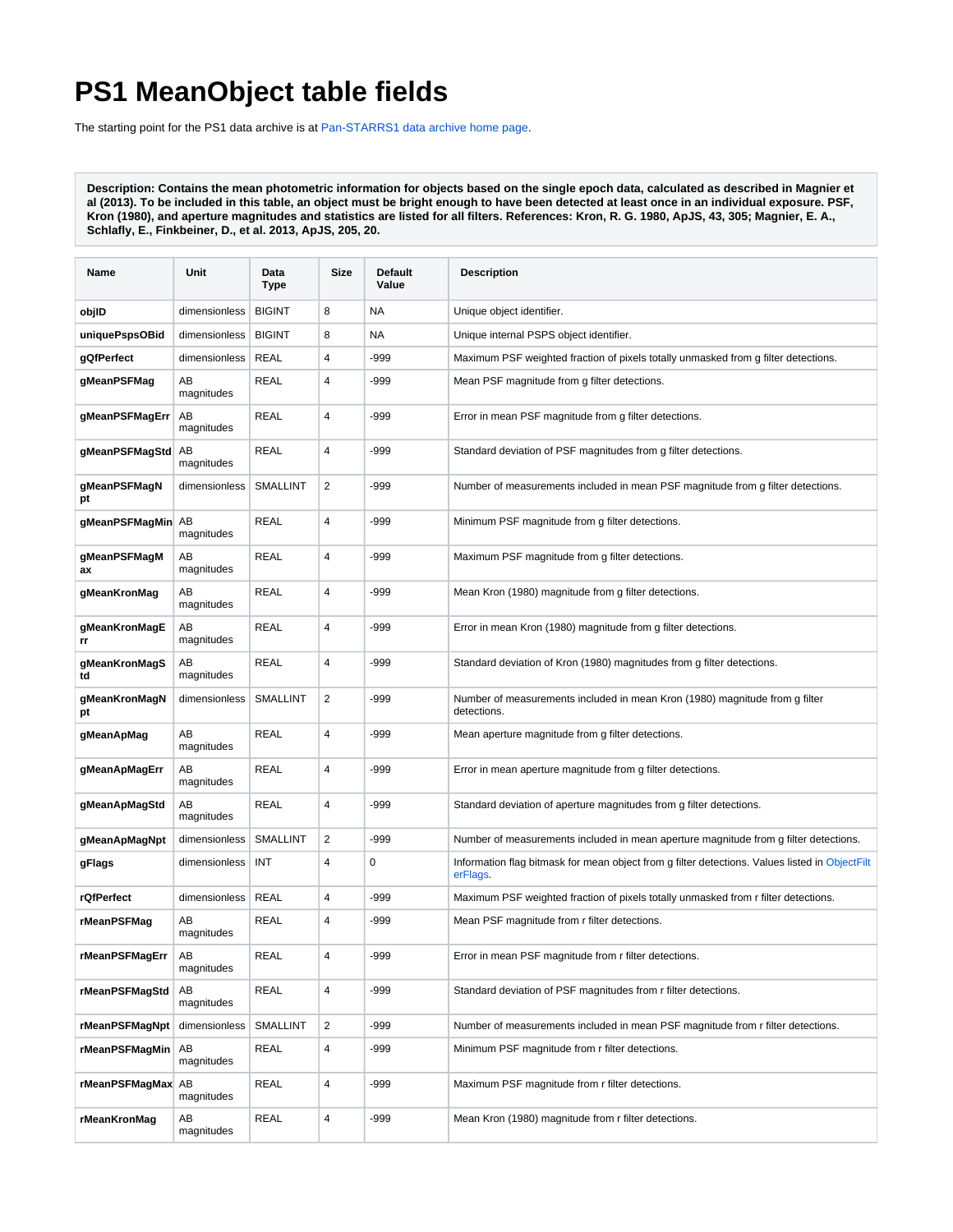| rMeanKronMagErr AB           | magnitudes       | <b>REAL</b>     | 4              | -999        | Error in mean Kron (1980) magnitude from r filter detections.                                              |
|------------------------------|------------------|-----------------|----------------|-------------|------------------------------------------------------------------------------------------------------------|
| rMeanKronMagStd AB           | magnitudes       | <b>REAL</b>     | 4              | -999        | Standard deviation of Kron (1980) magnitudes from r filter detections.                                     |
| rMeanKronMagN<br>pt          | dimensionless    | <b>SMALLINT</b> | $\overline{2}$ | -999        | Number of measurements included in mean Kron (1980) magnitude from r filter<br>detections.                 |
| rMeanApMag                   | AВ<br>magnitudes | <b>REAL</b>     | 4              | -999        | Mean aperture magnitude from r filter detections.                                                          |
| rMeanApMagErr                | AВ<br>magnitudes | <b>REAL</b>     | 4              | -999        | Error in mean aperture magnitude from r filter detections.                                                 |
| rMeanApMagStd                | AВ<br>magnitudes | <b>REAL</b>     | 4              | -999        | Standard deviation of aperture magnitudes from r filter detections.                                        |
| rMeanApMagNpt                | dimensionless    | <b>SMALLINT</b> | $\overline{2}$ | -999        | Number of measurements included in mean aperture magnitude from r filter detections.                       |
| rFlags                       | dimensionless    | INT             | 4              | $\mathbf 0$ | Information flag bitmask for mean object from r filter detections. Values listed in ObjectFilt<br>erFlags. |
| <b>iQfPerfect</b>            | dimensionless    | REAL            | 4              | -999        | Maximum PSF weighted fraction of pixels totally unmasked from i filter detections.                         |
| iMeanPSFMag                  | AB<br>magnitudes | <b>REAL</b>     | 4              | -999        | Mean PSF magnitude from i filter detections.                                                               |
| iMeanPSFMagErr               | AB<br>magnitudes | <b>REAL</b>     | 4              | -999        | Error in mean PSF magnitude from i filter detections.                                                      |
| <b>iMeanPSFMagStd</b>        | AB<br>magnitudes | <b>REAL</b>     | 4              | -999        | Standard deviation of PSF magnitudes from i filter detections.                                             |
| iMeanPSFMagNpt               | dimensionless    | <b>SMALLINT</b> | $\overline{2}$ | -999        | Number of measurements included in mean PSF magnitude from i filter detections.                            |
| iMeanPSFMagMin               | AB<br>magnitudes | REAL            | 4              | -999        | Minimum PSF magnitude from i filter detections.                                                            |
| iMeanPSFMagMax               | AB<br>magnitudes | <b>REAL</b>     | 4              | -999        | Maximum PSF magnitude from i filter detections.                                                            |
| iMeanKronMag                 | AВ<br>magnitudes | <b>REAL</b>     | 4              | -999        | Mean Kron (1980) magnitude from i filter detections.                                                       |
| iMeanKronMagErr              | AB<br>magnitudes | <b>REAL</b>     | 4              | -999        | Error in mean Kron (1980) magnitude from i filter detections.                                              |
| iMeanKronMagStd AB           | magnitudes       | REAL            | 4              | -999        | Standard deviation of Kron (1980) magnitudes from i filter detections.                                     |
| iMeanKronMagN<br>pt          | dimensionless    | <b>SMALLINT</b> | $\overline{2}$ | -999        | Number of measurements included in mean Kron (1980) magnitude from i filter<br>detections.                 |
| iMeanApMag                   | AB<br>magnitudes | <b>REAL</b>     | 4              | -999        | Mean aperture magnitude from i filter detections.                                                          |
| iMeanApMagErr                | AВ<br>magnitudes | <b>REAL</b>     | 4              | -999        | Error in mean aperture magnitude from i filter detections.                                                 |
| <b>iMeanApMagStd</b>         | AВ<br>magnitudes | <b>REAL</b>     | 4              | -999        | Standard deviation of aperture magnitudes from i filter detections.                                        |
| iMeanApMagNpt                | dimensionless    | <b>SMALLINT</b> | $\overline{2}$ | -999        | Number of measurements included in mean aperture magnitude from i filter detections.                       |
| iFlags                       | dimensionless    | INT             | 4              | 0           | Information flag bitmask for mean object from i filter detections. Values listed in ObjectFilt<br>erFlags. |
| zQfPerfect                   | dimensionless    | REAL            | 4              | -999        | Maximum PSF weighted fraction of pixels totally unmasked from z filter detections.                         |
| zMeanPSFMag                  | AВ<br>magnitudes | <b>REAL</b>     | 4              | -999        | Mean PSF magnitude from z filter detections.                                                               |
| zMeanPSFMagErr               | AB<br>magnitudes | <b>REAL</b>     | 4              | -999        | Error in mean PSF magnitude from z filter detections.                                                      |
| zMeanPSFMagStd               | AB<br>magnitudes | REAL            | 4              | -999        | Standard deviation of PSF magnitudes from z filter detections.                                             |
| zMeanPSFMagNpt dimensionless |                  | <b>SMALLINT</b> | $\overline{2}$ | -999        | Number of measurements included in mean PSF magnitude from z filter detections.                            |
| zMeanPSFMagMin               | AB<br>magnitudes | <b>REAL</b>     | 4              | -999        | Minimum PSF magnitude from z filter detections.                                                            |
| zMeanPSFMagM<br>ax           | AВ<br>magnitudes | REAL            | 4              | -999        | Maximum PSF magnitude from z filter detections.                                                            |
| zMeanKronMag                 | AВ<br>magnitudes | <b>REAL</b>     | 4              | -999        | Mean Kron (1980) magnitude from z filter detections.                                                       |